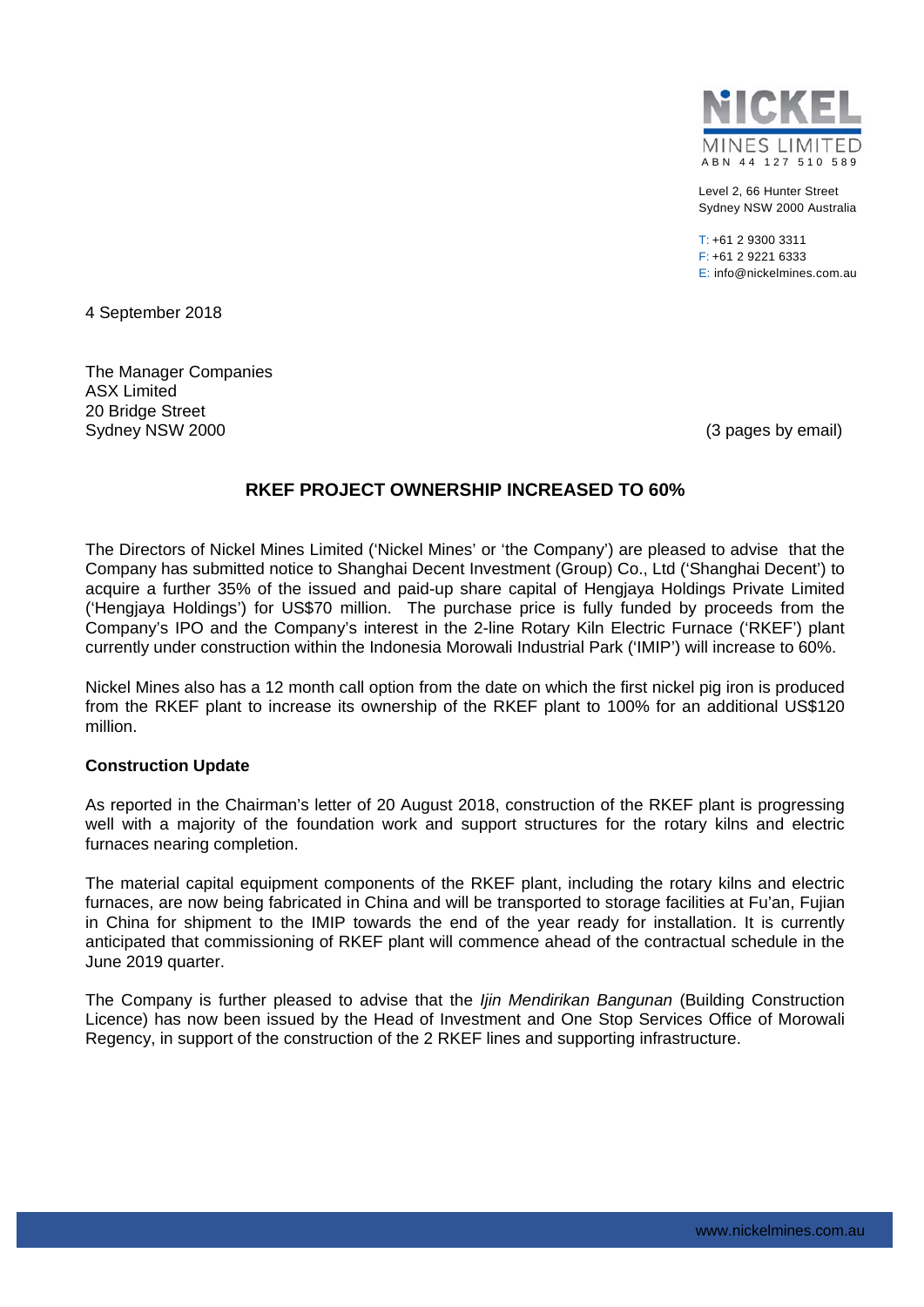

*Base of electric furnace.* 



*Support frame for rotary kiln, with base of electric furnace in the background.*